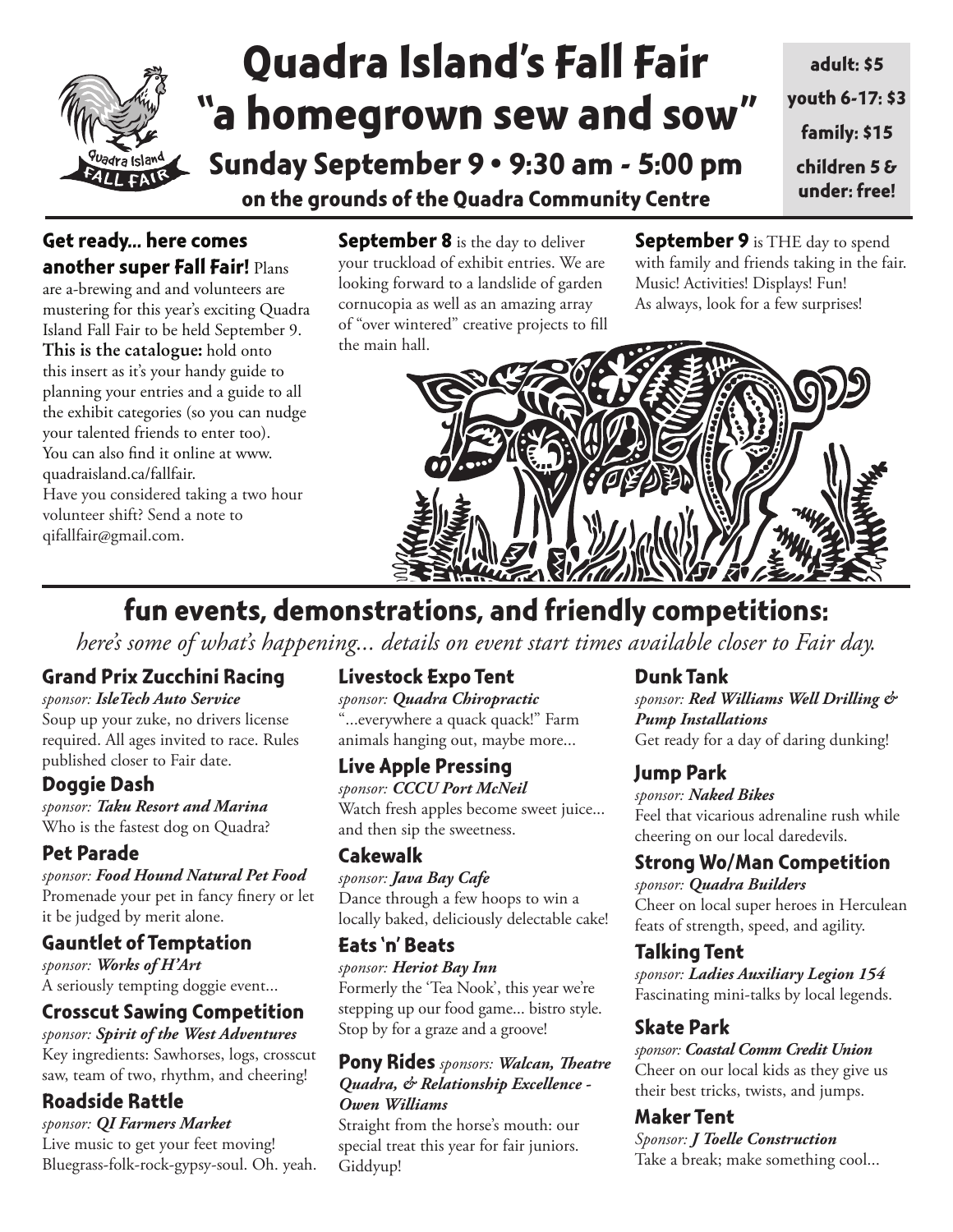**So many ways to enter the Fair!** We have spanned many interests in an effort to encourage everyone to participate. Our hope is that everyone will add flavour to this event by bringing their own special something. You can enter as many of these exhibits as you are inspired to... and there's a prize for most entries! The one restriction is: only one entry per exhibit class. Each category has a contact number listed. If you have any questions, call the convenor and they'll do their best to solve dilemmas. **Entry Fee: 50¢ per entry; one entry per class.**

#### **A. Needle Arts** Convenor: Jody Rodgers 204-2418

### *Sponsored by Adalia Arts Studio & Hopespring Studio*

- Needle artists should provide a 3"x5" card with information on: the originality of the design; pattern source/ acknowledgement; a few words about the piece; and fibre content. ie: 80% acrylic 20% wool.
- Quilts must have 3" sleeves sewn or pinned on back, and labels sewn on back.
- Exhibits will be judged on general appearance, design and originality, quality of materials, and quality of workmanship.

**\*People's Choice Award:** any needle arts item reflecting

the 2018 Pig or "home-grown home-sewn" themed entry

#### **Crochet**

- 1. Clothing, any article for any age
- 2. Accessories including hats, bags, mitts, slippers & socks
- 3. Afghans, blankets, shawl, bedspread

#### **Felting**

4. Item using any method of felting, ie, needle, hand or machine felting

#### **Knitting**

- 5. Item of clothing for any age
- 6. Scarf or shawl
- 7. Hat, socks, slippers, mitts, bag
- 8. Blanket, afghan or bedspread

#### **Embroidery**

9. Item using any method of hand embroidery

#### **Quilting \*People's Choice\* any item in class 10-13**

- $\sqrt{10}$ . Bed or lap quilt, machine quilted
	- 11. Bed or lap quilt, hand quilted by maker
	- 12. Art quilt, original design incorporating 2 or more nontraditional quilting techniques
	- 13. Bed or lap quilt, machine or hand-quilted by 2 or more people

#### **Sewing**

- 14. Any item of clothing for any age
- 15. Accessories ie, hats, bags (may include leatherwork)

#### **Spinning**

- 16. Any handspun fibre
- 17. item made from handspun yarn using any technique (knitting, crochet, belting, weaving, etc)

#### **Weaving \*People's Choice\* any item in class 18-20**

- 18. Any clothing item
	- 19. Blanket, bedsread, scarf or shawl
	- 20. Wall Hanging

#### **Combined Needle Arts**

21. Item using a combination of needle art techniques

#### **Home Decor**

22. Item of home décor using any single needle arts method ie: rug, table linens, pillow

#### **Lacemaking**

#### **Doll or Toy or Sculpture**

24. Any doll or toy or sculpture made using any needle arts method(s); ie: knitting, felting, sewing, crochet, etc.

#### **B. Creative Endeavours**

Convenor: Kathryn Manry 285-2103

*Sponsored by Quadra Island Studio Tour* Please pay attention to size restrictions.

- Two dimensional work is restricted to 75cm H x 75cm W.
- Three dimensional work is restricted to 80cm H x 40cm W x 40cm D. *if you are entering work that presents display challenges (for example, is very heavy) please contact convenor in advance.*
- Reminder: as described in the general rules, entries can be submitted as "exhibition only", indicated as such on the entry form.
- Criteria for judging competitive categories will include originality, technical execution, and overall impression (style, design, composition).
- Please remember one entry is allowed per category. That means: one drawing, or one bar of soap (regardless of scent, shape, etc), or one pendant and earring set.
- The convenor reserves the right to combine competitive categories if there are less than four entries in that category.

#### **Glass**

1. Stained glass, fused glass, blown glass, glass mosaics...

#### **Jewelry**

2. Objects of personal adornment in any media *includes beadwork, metal work, wire.... if it is meant to be worn as adornment, this is the place to enter it!*

#### **Ceramics**

- 3. Functional wheel-thrown or hand-built clay objects that are meant to be used
- 4. Non-functional objects decorative, purely aesthetic work that isn't designed around a purpose beyond aesthetic value 2D or 3D

#### **Metal Arts**

5. Functional or decorative items made of welded, cast or forged metal

<sup>23.</sup> Item of lace using any method of lacemaking technique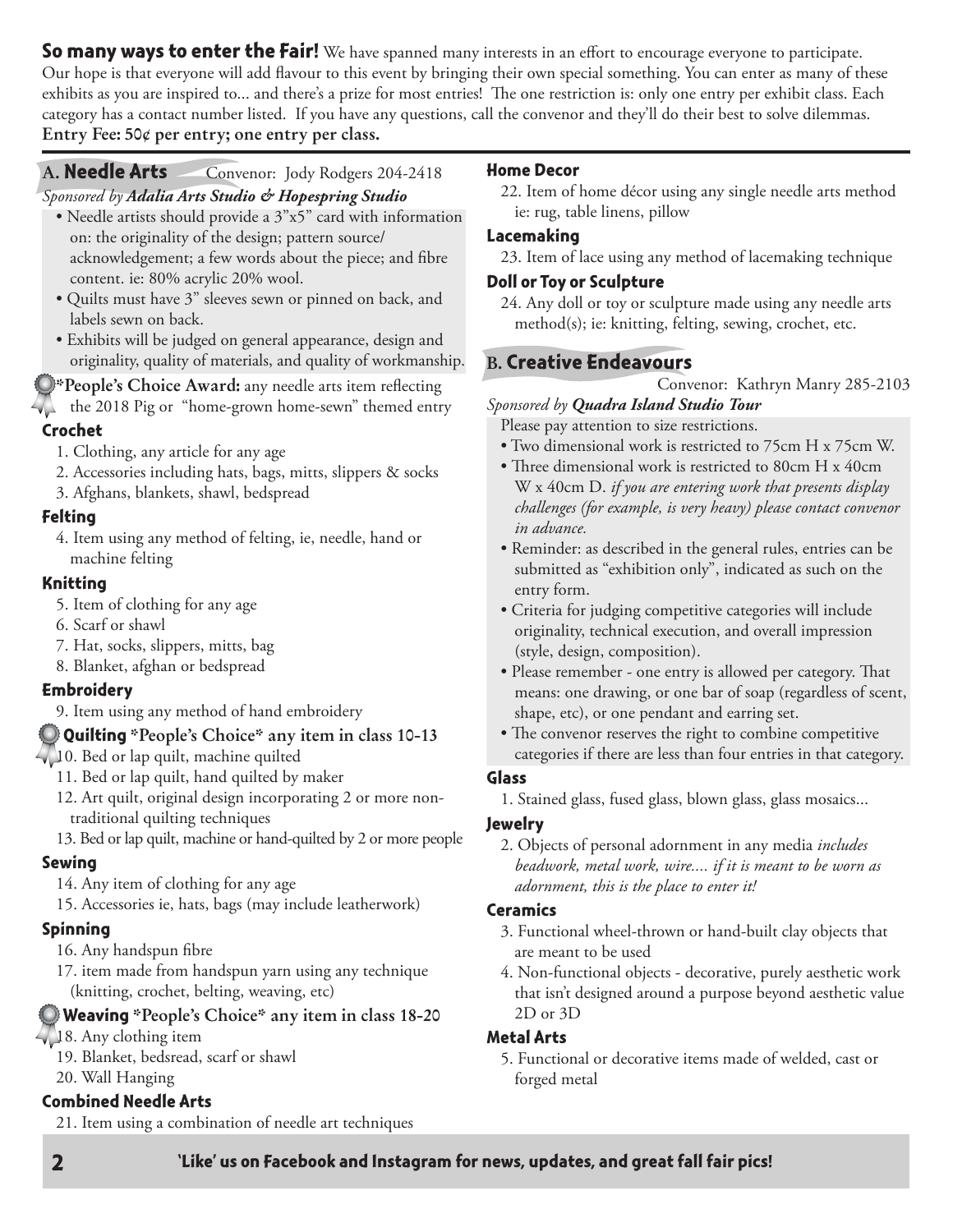#### **Painting**

6. 2D works in watercolour, oil, pastel, acrylic, alcohol inks, etc **\*People's Choice Award**

#### **Mixed Media**

7. Mixed Media - 2D or 3D artwork created using multiple medias; a combination of paint media, drawing media, collage, image transfer, etc... it just needs to have more than one!

#### **Technology Based Creations**

8. Computer graphics, 3D printed objects, works that involve collaboration with a computer or other technological partner surprise us!

#### **Drawing**

9. 2D works in pencil, ink, charcoal, graphite or other drawing media

#### **Mobiles and wind chimes**

10. What can you create that moves in a breeze & makes sound?

#### **Paper crafts – two dimensional**

11. Flat objects of paper mache, collage, handmade paper, etc - as long as it is mainly made of paper

#### **Paper crafts – three dimensional**

12. Sculptural objects of paper mache, origami, cast paper, folded paper, book binding, etc - mainly made of paper

#### **Cosmetic arts** (may be tested by judges)

13. Lotion, balm, fragrance, soap (1 single item of soap), etc hand-made items for health and beauty applications *note that entries must be 1 item only, regardless of different scents, etc*

#### **Toys**

14. Objects made with the idea of play in mind - dolls (other than sewn), pull-toys, puzzles, etc

#### **Other**

15. All items that do not fit any of the above descriptions - let your imagination go crazy! We love to be challenged by new ideas in this category!

#### **C. Photography** Convenor: Don Mottershead 285-2142 *Sponsored by Coveside Seafood Eatery*

- Print submissions should be 5"x7" to 11"x14" (unframed please) *Exhibits will be judged on...*
- Relevance (does the photo fit the category? Does it communicate something unique?)
- Composition (is the subject well placed in the photo? Are the lines, shapes, colours and tones visually pleasing?)
- Technical Quality Is the photo properly exposed? Is it properly focused? Is it sharp, and free from "camera shake"?
- Overall Impression Does the photo make an impression on the viewer? Is it dramatic, funny or emotionally moving?
- 1. Our Quadra Community people, places, buildings, local art, special events, people at work, people at play…. Anything that shows off Quadra Island culture.
- 2. Black and White any subject that effectively demonstrates mood and visual impact in back and white.

3. Nature Photography *- a wide range of photography taken outdoors, devoted to displaying natural elements such as landscapes, wildlife, plants & close-ups of natural scenes*

#### 4. Quadra Island Home Grown – **\*People's Choice Award**

*any subject that portrays homegrown produce or livestock from Quadra gardens or farms*

*NOTE: Distant shots of people in public places do not require photographic model releases. However f your photos feature people who are identifiable, it is recommended that you make sure that they are okay with you using their image in this photography contest.*

#### **D. Woodwork** Convenor: Ron Lolacher 285-2203 *Sponsored by Kenwood Designs*

- Any over-sized (BIG!) item please notify Convenor.
- Exhibits will be judged on quality of workmanship, originality and design.

#### **\*Peoples Choice Award: any entry**

- $\sqrt{1}$ . Rustic Woodworking any article of your choice including birdhouses, driftwood structures, willow structures
	- 2. Fine Woodworking any article of your choice including hand-carved objects, turned objects, marquetry (inlay works) objects

#### **E. Baking** Convenor: Jeanne Stoppard 285-2835 *Sponsored by Yellow Dog Trading Co.*

- Food will be judged Saturday evening. Please do not submit entries requiring refrigeration. (ie. cream or meat pies, tortier, quiche, whipped cream, etc)
- Please include the recipe for all gluten free entries.
- All baking (except cakes) will be transferred to cardboard trays and wrapped with clear film; cakes must be brought on an appropriately sized, foil-covered flat surface.
- Exhibits are judged on general & internal appearance; flavour, texture & aroma.

#### **Breads**

- 1. Any artisan or everyday bread using pre-ferment
- 2. Sweet bread or buns: pretzels, cinnamon buns, bagels etc (3)

#### **Quick Breads**

3. Any quick bread (5" slice or wedge), muffins (3), biscuits  $(3)$  or scones  $(3)$ 

#### **Pies**

4. Any pie (9") or tarts (3)

#### **Cakes**

- 5. Any cake **except** decorated
- 6. Best Decorated (will be judged on appearance). Please
- indicate on entry form if you are donating the cake to the Cake Walk. **\*People's Choice\***

## **Cookies**

7. Any cookies (3)

#### **Squares**

8. Any squares (3)

#### **Gluten Free**

9. Any gluten free item; please include recipe



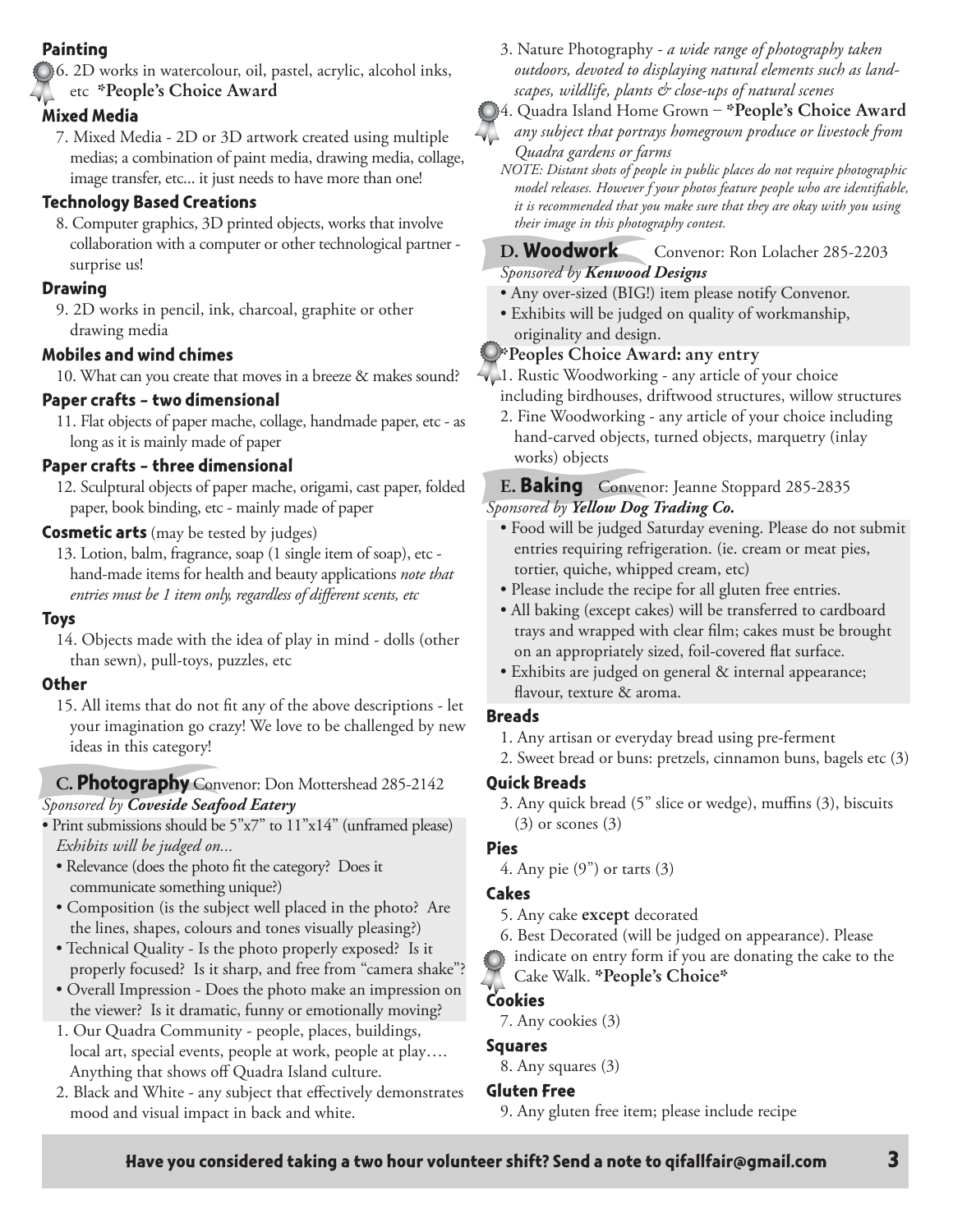### **F. Up-cycled** Convenor Kathy Sales 285-3693

#### *Sponsored by U of Q*

- The use of recycled materials to make something new.
- Examples of recycled materials to use: textiles, metal, wood... or anything not new!
- Exhibits in this category will be judged on ingenuity, structural integrity and quality of workmanship.

#### **\*People's Choice\* Any Entry**

1. Up-cycled any item, your choice of material

#### **G. Canning & Preserving**

Convenor: Carol Yole 285-3789

#### *Sponsored by Amped on Nutrition*

- All canning entries should be sealed in standard canning jars – no wax seals please.
- Jams, jellies, marmalade, fruit butters in 250ml or 8oz jars (suggested size).
- Other canning can be in any size standard canning jars.
- Label on lid if hot or spicy.
- No commercial or business labels on jars.
- Exhibits will be judged on appearance, flavour, colour and texture.
- 1. Berry Jam, any variety
- 2. Wild Berry Jam, berries must be wild (ie. blackberry, huckleberry, salmonberry)
- 3. Any other fruit Jam
- 4. Jelly any variety
- 5. Marmalade
- 6. Fruit butters
- 7. Honey
- 8. Dill Pickles
- 9. Sweet mix Pickles
- 10. Pickled Beets
- 11. Other Pickles
- 12. Salsa
- 13. Relish
- 14. Chutney
- 15. Hot pepper sauce
- 16.Savoury jellies and jams

## **H. Eggs** Convenor: Nancy Essig 285-2816

#### *Sponsored by SouthEnd Farm and Winery*

- Exhibits judged on appearance, weight, colour, shine and smoothness of shell.
- 1. Best Dozen (uniform in size & colour, shells smooth and shiny, heavy weight)
- 2. The all different dozen as many differences in 12 chicken eggs as possible
- 3. Largest chicken egg judged by weight
- 4. Smallest chicken egg judged by weight
- 5. Oddest egg
- 6. Other any domestic egg, (group of 2)

## **I. Flowers** Convenor: Ann Doolittle 285-3457

*Sponsored by Tsa Kwa Luten Lodge*

- Please name the specific variety of your flowers. This will be of interest to the general public.
- Fresh Flower categories judged on form, substance, colour, size & condition.
- Planters and Arrangement categories judged on condition of flowers and foliage, colour harmony, suitability of container, construction design, balance, proportion, distinction and originality.
- All flowers, greenery etc. must be grown on Quadra.
- 1. Vase of three different types or colours of dahlias, any type
- 2. Largest dahlia bloom, any type
- 3. Vase with three different types or forms of sunflowers, any variety
- 4. Vase with three (3) zinnia blooms, any type
- 5.Vase with one hydrangea flower head
- 6. Vase with three different hydrangea flower heads (different colours or types)
- 7. Vase with 3–5 different types of flowering perennials ie: Fall asters, Gallardia, etc. One stem of each type
- 8. Single begonia flower floating in a glass or glass bowl
- 9. A single rose, partly opened; any variety
- 10. A spray of roses, any type
- 11. A planter, maximum diameter 18", any type of plants
- 12. A floral arrangement maximum height 12", using any
- type of flowers and foliage **\*People's Choice\***
- 13. Floral arrangement in a natural container ie: gourd, rock, etc
- 14. Floral arrangement with only two different colours in it
- 15. Mini bouquet, up to 6" in height, including creative container, i.e. teacup, driftwood, etc
- 16. A Japanese styled flower arrangement
- 17. Planter with display of at least three different succulents
- 18. Houseplant, any type
- **J. Field Crops**Convenor: Marie Sheran 285-3950

*Sponsored by Ross McPhee Contracting*

- Please name specific variety of crop. This is of interest to the general public.
- Exhibits will be judged on uniformity of colour, size, and height.
- 1. The Giant Pumpkin Contest supersized pumpkins to be judged IN THE FIELD \*\*Pre-registration mandatory by 7pm Friday September 7. Be sure to include contact info!
- 2. Squash, winter most colourful collection of variety of winter squashes, to be judged in the field, winning collection to be displayed on Fair day
- 3. Sunflowers for Seed, Largest Diameter Head, single
- 4. Sunflowers, tallest stalk, single, head attached
- 5. Dried Beans, Peas and/or Legumes (24) shelled for storage
- 6. Grains, any type (barley, wheat, spelt, kamut, rye, quinoa, amaranth, buckwheat, rye, flax...) 5 stalks, roots attached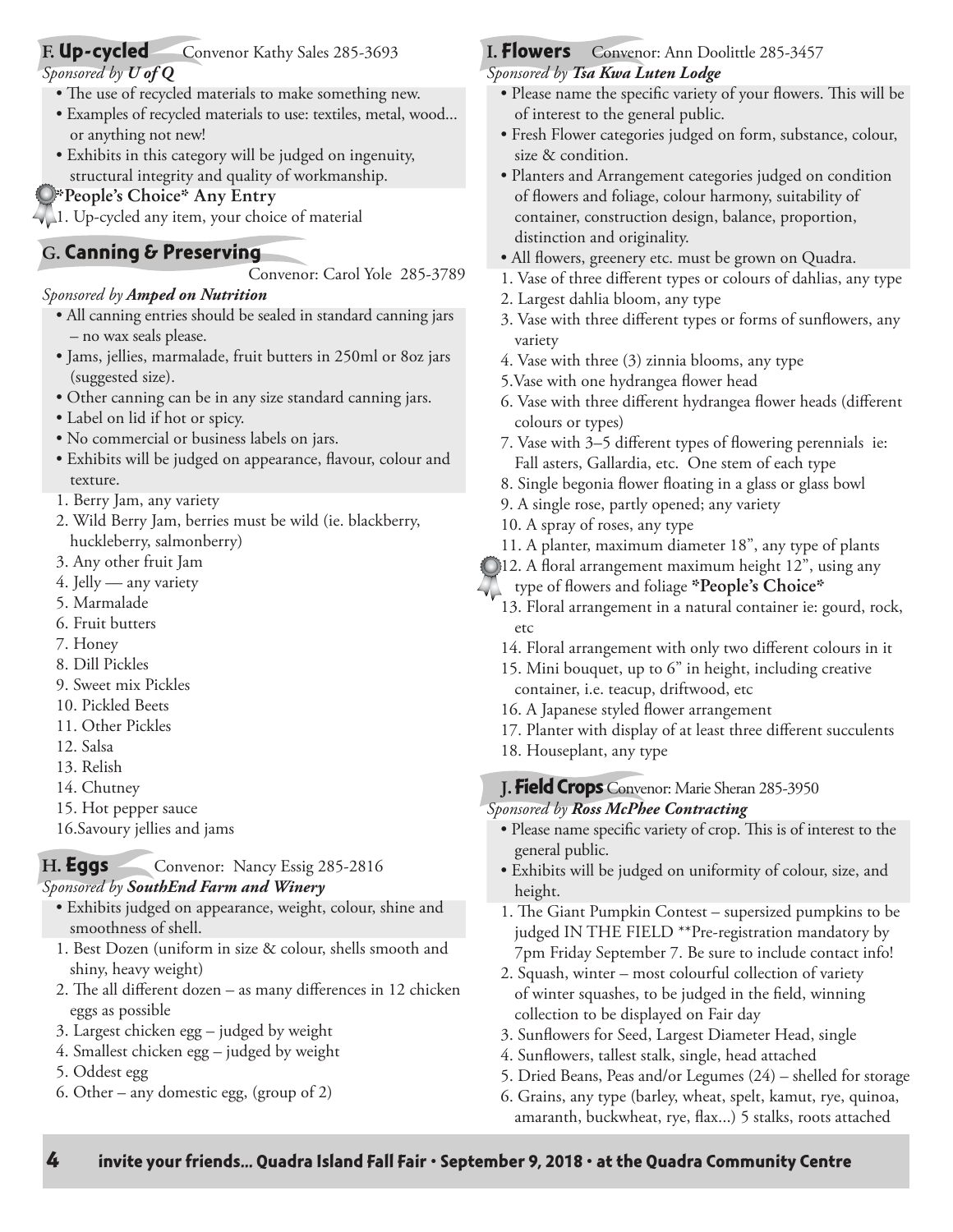#### **K. Vegetables** Convenor: Marie Sheran 285-3950 *Sponsored by Bill Bradshaw and Sarah Bradshaw, Royal Lepage Advance Realty*

- Please name the variety of vegetable/herb as this is of interest to the general public.
- Entries in this category will be evaluated on quality, condition & uniformity (includes edible maturity, injury free, colour, cleanliness), as well as correct number of items and adherence to the catalogue instructions for the class.
- **Largest Vegetable Classes** will be evaluated on size and weight only – quality and uniformity will not count however the entries in this category will be disqualified if the appearance has been enhanced artificially by the use of colouring, leaf shine oil or wiring; **judge's discretion**
- *\*To be at their best, Basket, Bag or Bucket of Bounty entries are to be dropped off at the Main Hall between 9:00 and 9:15 a.m. the day of the Fair. They must be registered on Saturday. (no latecomers for this drop off – sorry)*
- 1. Beans (7) bush and/or pole snap types stem on, clean, plump and fleshy
- 2. Beans (5) scarlet runners &/or romano flat pod types, stem on, clean, small seeds
- 3. Beans The Longest Bean Contest stem on
- 4. Beets  $(3)$  trim tops to 1<sup>"</sup>, tap root should remain, fibrous whiskers may be removed
- 5. Cabbage (1) loose leaves removed, stem cut just below leaves
- 6. Carrots  $(3)$  silks trimmed to 1", wash gently but don't scrub, whiskers may be removed
- 7. Sweet Corn (2) –silks may be trimmed back to 1 inch, 1/3 of circumference of husk removed to bottom
- 8. Cucumbers (1) table or long English cut from vine with ¼ inch stem
- 9. Cucumbers (3) pickling prime picklers, cut from vine with ¼ inch stem
- 10. Garlic (3) dry necks; trimmed to 1", roots trimmed to  $\frac{1}{4}$ "
- 11. Garlic, 'The Largest Garlic Bulb' Contest
- 12. Largest Elephant Garlic Contest
- 13. Onions (3) dry necks, leave on dry skin, trim roots to  $\frac{1}{2}$ "
- 14. Leeks $(3)$  trim roots to  $\frac{1}{2}$  inch
- 15. Shallots (3)or scallions(3) dry necks, leave on dry skin, trim roots to ½ inch
- 16. Peas (5 pods) do not wash, leave on the waxy 'bloom'
- 17. Peppers, Sweet (3) leave stems on
- 18. Pepper, Hot (3) leave stems on
- 19. Potatoes (3) should be clean but not washed, skin intact
- 20. Largest Potato Contest size & weight
- 21. Pumpkins (1) sweet pie or jack-o-lantern leave stems on
- 22. Squash, summer (1) brush gently to clean, stem trimmed to ½ inch
- 23. Largest Lurker Zucchini Contest
- 24. Squash, winter (1) brush gently to clean, stem on
- 25. Tomatoes ( 4 of same colour) any colour– stem side down, uniformity important
- 26. Largest Tomato Contest size & weight
- 27. Tomatoes, cherry (1 spray)
- 28. Tomato Taste Test enter either four cherry tomatoes OR one large tomato; this entry will be **judged on taste only**.
- 29. Bouquet of greens –variety of lettuces, dark leafy greens such as chard, kale, beet greens, spinach etc. Judge's discretion.
- 30. Other vegetables radishes, (3) parsnip (3), eggplant (1) kohlrabi (2), etc.
- 31. Edible salad flowers presented on a bed of torn lettuce –
- 32. Bouquet of herbs displayed in a clear container with a narrow neck for support; foliage below water line removed
- 33. Freakiest vegetable… potato people, curliest carrots, twisted tomatos, etc; single
- 34. Heritage tomatoes (4) include proof of heritage ( seed package) or linage ( hand to hand to hand), stems and calyx left on.

### 35. **Basket, Bag or Bucket of Bounty**

**\*People's Choice\*** All items must be grown or preserved in this calendar year on Quadra. Present your personal garden wealth including your own preserves etc. in a basket, bag, bucket or cornucopia. **Pre-registration is mandatory.**  Entries to be dropped off at the Main Hall between 9:00 and 9:15am on Fair day.

Sorry, we cannot accept late drop-offs.)

#### **L. Fruits** Convenor: Marie Sheran 285-3950

#### *Sponsored by Cafe Aroma*

- Fruit should be fresh and unblemished.
- Do not mix varieties and be sure to submit the correct number of items specified in brackets by class type.
- All fruits should be displayed **with stems on**.
- Please name the specific variety or origin of your fruit, if you can. This is of interest to the general public.
- Exhibits will be judged on quality of size, (nothing too large or too small), texture, colour, and uniformity of specimen.
- Entries in this category will be disqualified if the appearance has been enhanced artificially by the use of colouring, leaf shine oil or wiring.
- 1. Apples (3) any variety, stem attached, should be wiped
- 2. Pears (3)
- 3. Plums (5) **should not be wiped**
- 4. Rhubarb (3) stalks without leaves
- 5. Walnuts (1) open (6) in shell
- 6. Filberts (hazelnuts) (1) open (6) in shell
- 7. Berries (12) raspberries, tayberries, blackberries, blueberries, ever bearing strawberries, gooseberries
- 8. Grapes (1 Clump) should not be wiped.
- 9. Melons (1) any kind
- 10. Peaches (2)
- 11. Other (3) kiwis, figs etc. Entries to be 3 of same kind of fruits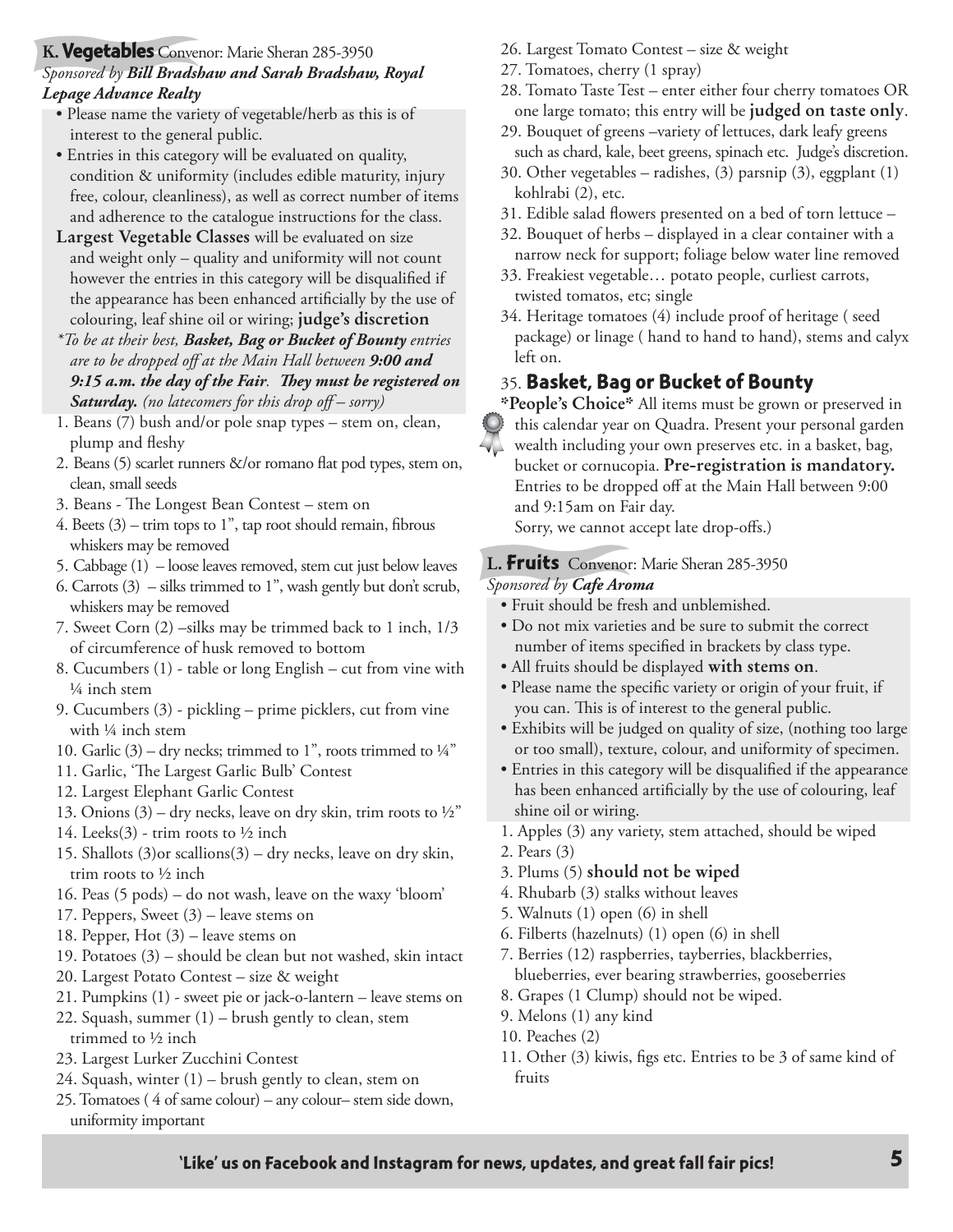### **M. Fermented Foods** Convenor: Lise Batcheller

email: lululise08@gmail.com

### *Sponsored by Quadra Island Lodge*  **New!**

- Please submit all fermented foods in a glass container.
- A final equilibrium pH of 4.6 or below must be achieved.
- No commercial or business labels on the containers.
- All produce must be anaerobic, under liquid.
- Exhibits will be judged on appearance, flavour, texture.
- 1. Fermented pickles, cukes, beans, Jerusalem artichokes
- 2. Miso a fermented paste made from barley, rice or soybeans
- 3. Sauerkraut made from just cabbage and salt
- 4. Spiced Saurkraut beyond just cabbage and salt
- 5. Kombucha a tangy, effervescent tea
- 6. Kimchi –Sauerkraut's Korean cousin, this fermented cabbage is spicy
- 7. Water or Milk Kefir- made from "grains", a yeast/bacterial fermentation starter

#### **N. Wines** Convenor: Jill Ogasawara 285-2257 *Sponsored by SouthEnd Farm Winery*  **New!**

- All wine in clear glass bottles, with variety grape or fruits on label (ie. grape wine-Riesling or fruit wine - Strawberry).
- All wines must be made at home (not at a U-brew) from scratch or using home brew kit.
- Exhibits will be judged on obvious faults (off odours or tastes) and colour for each type of wine.
- 1. Grape wines: white dry, white semi-dry, white sweet; red – dry, red – semi-dry, red – sweet, rosé
- 2. Fruit wine: any type, must be labelled
- 3. Wines from kits: white dry, white semi-dry, white sweet; red – dry, red – semi-dry, red – sweet, rosé

## *Set up shop at the Fair*

### **Community service clubs**

*are invited to create an info booth (free of charge).*

## **Local artisans & businesses**

*are invited to participate with a sales booth. Space is limited and offered on a first come, first served basis. Fee \$20*

## **Food vendors**

*Minor & Major concessions are welcome to apply. "Diverse deliciousness" is what we seek.*

**All booth applications must be submitted by July 31st.** For info contact:

annikdumouchel@gmail.com or visit **www.quadraisland.ca/fall-fair** to find an application form.

## **N.Youth Exhibits**

Convenor Jenny Olson 285-3089

*Sponsored by Tru Value Foods Heriot Bay & Quathiaski Cove*

- Entry Fee: 25¢ per entry; only 1 entry per person in each class
	- Exhibits will be divided in the following age categories:
	- 2 5 years 6 9 yrs 10 13 yrs 14 17 yrs
	- Exhibits may be combined at the Convener's discretion.
	- Entries from children 5 and under will be admired and acknowledged with a ribbon for great participation.
	- Youth are also welcome to enter non-youth categories; they will be judged on the criteria of the category, not by age.

#### **Vegetables**

- Judges will be looking for blemish free, vigorous vegetables.
- 1. Five different veggies from your garden
- 2. Most unusual shaped vegetable
- 3. Longest Bean any variety
- 4. Largest zucchini
- 5. Vegetable sculpture use different vegetables to piece together an imaginative creation (hint: use toothpicks)

#### **Flowers**

- In the following classes, Judges will be looking at colour, condition, and form.
- 6. Largest sunflower seed head only
- In the following classes, Judges will be considering colour, proportion, balance & individuality.
- 7. Any kind of floral bouquet —Quadra cultivated, wildflowers, grasses etc.
- 8. Herbal bouquet max 7 sprigs

#### **Baking**

- Judges will be looking at appearance, taste and texture. (no mixes please).
- 9. Plate of (3) cookies, muffins, biscuits or scones
- 10. Plate of (3) decorated cupcakes

#### **Art**

- Judges will be looking at design, perspective, balance, use of colour and/or shading.
- 11. Picture any subject any medium (max. 22 x 30cm)
- 12. Portrait any medium (max 22 x 30cm)
- 13. Animal life fauna (max 22 x 30cm)
- 14. Floral any medium (22 x 30cm)
- 15. Quadra post card
- 16. Heritage Art an art piece in any medium, reflective of your unique heritage
- 17. Digital art, any subject (max 20cm x 30cm
- 18. Any article not listed (max 30 x 30cm)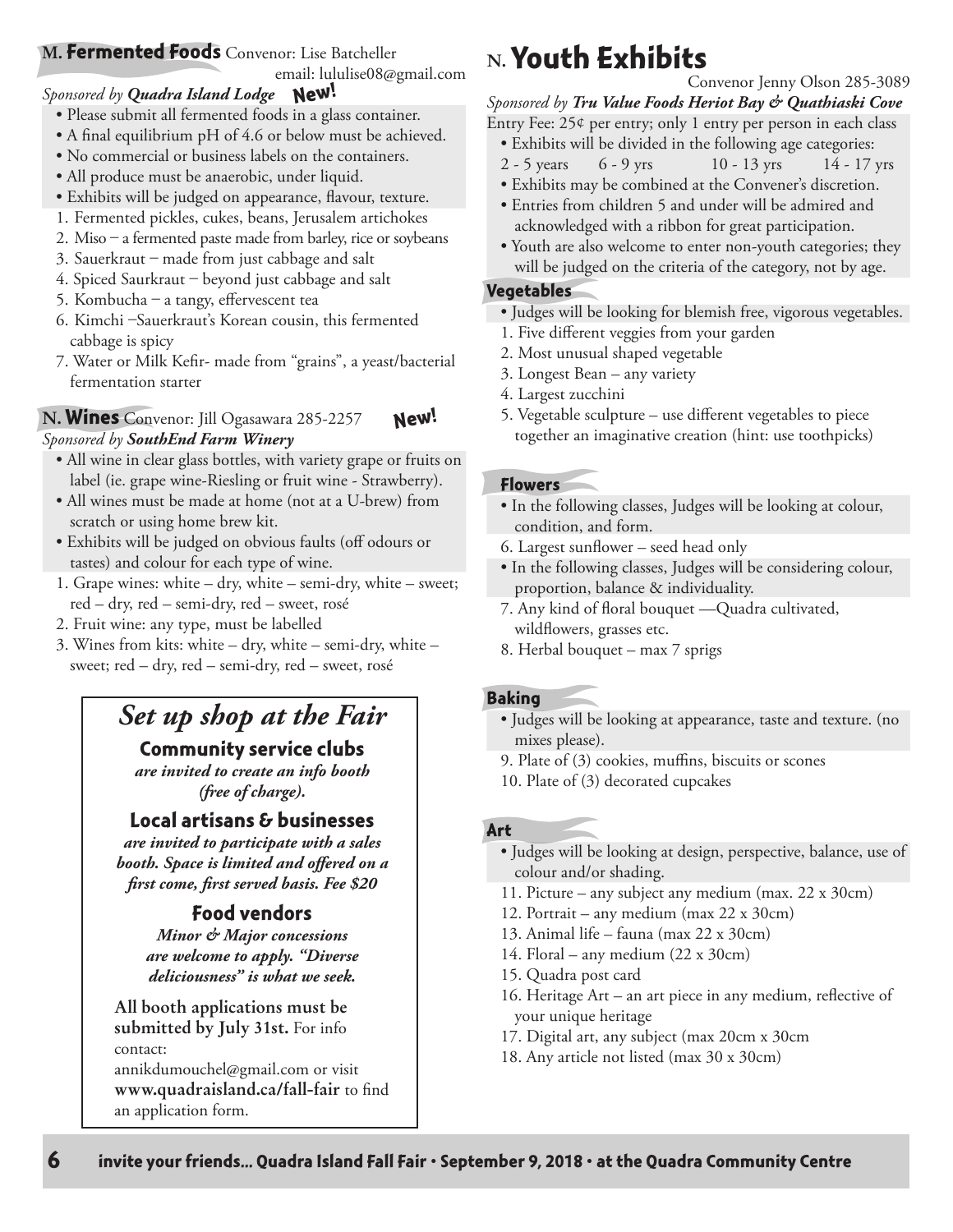#### **Youth Photography**

Convenor: Don Mottershead 285-2142 There are three photography themes (see below) You can submit one photo per theme. It is not required that you submit a photo for all three themes. It's your choice if you want to enter in one two, or all three themes.

- Submitted photos will be judged by age group according to the following criteria:
- Relevance to the category Does the photo fit the category? Does it communicate something unique about the category?
- Composition Is the subject well placed in the photo? Are the lines, shapes, colours and tones visually pleasing? Is the photo free from irrelevant or distracting elements?
- Technical Quality Is the photo properly exposed? Is it properly focused? Is it sharp, and free from "camera shake"?
- Overall Impression Does the photo make an impression on the viewer? Is it beautiful, dramatic, funny or emotionally moving? Do you want to look at it again and again?
- Exhibits will be divided in the following age categories:
- 6 9 yrs 10 13 yrs 14 17 yrs
- Your photos must be submitted as **unframed prints only**. Acceptable print sizes are 5"x7", 8"x10", 11"x14" (4"x6" photos will be accepted from photographers 6-9 years). Please make sure your age is on the entry form as the photos will be judged by age group.
- 19. Family and/or Friends Submit a photo of one or more of your family members or friends. They can either be posing or behaving naturally - your choice. (Please see the note below.)
- 20. Your Summer Vacation What did you do on your summer vacation? Submit your favorite vacation photo, whether it was taken here on Quadra or anywhere else in the world.
- 21. Nature Photography According to Wikipedia, "Nature photography refers to a wide range of photography taken outdoors and devoted to featuring natural elements such as landscape, wildlife, plants; and close-ups of natural scenes and textures." Go for it!
- *NOTE: Distant shots of people in public places do not require photographic model releases. However, if your photos feature people who are identifiable, it is recommended that you make sure that they are okay with you using their image in this photography contest.*

#### **Youth Maker Crafts**

- Judges will be looking for quality of workmanship, creativity and design.
- 22. Vegetable prints applied to any medium
- 23. Pressed leaves or flowers mounted and identified (maximum size 30 x 40cm)
- 24. Knitting / Crocheting
- 25. Sewing (quilting, embroidery, clothing etc.)
- 26. Felting any type
- 27. Doll, puppet or stuffed toy
- 28. Handmade musical instrument
- 29. Jewellery
- 30. 3D structures (Lego, Knex, craft sticks, etc.)
- 31. Collection of 7 different shells from island beaches, mounted and identified
- 32. 3D sculpture made from any medium
- 33. Create a habitat for a real or imaginary animal using 50% natural materials mounted on a board (max 45cm square).
- 34. Carving wood, soap or other medium

## **Fall Fair Exhibit Entry Info**

*Please read below to ensure entries will be accepted.*

**1.** All exhibits (entries) must be dropped off on Saturday September 8 between **10 am and 4 pm.** No late entries will be accepted as judging commences shortly after registration closes. (Earlier by special arrangement).

**2.** All exhibits must remain on display until 4:30 pm on fair day. Any awards received will also be displayed the day of the fair.

**3. Items must be picked up between 4:30 p.m. and 6 p.m. on Fair Day. After this time any perishable items will be removed for composting and other items will be recycled in an appropriate manner. If you cannot pick up your item, please make alternate arrangements.**

**4.** All exhibits must be made or raised by the exhibitor. Infringement of this rule will result in disqualification. Entries must have no visible signs of wear and must have been completed since September 2016. No name will be visible to the judges until after the awards have been made.

**5.** If you have an item and are not sure how to categorize it, mark the category in which you think it belongs with a question mark. Our team will help select the appropriate class for you.

**6.** You may submit multiple entries in any category, but only one entry per class.

**7. If you would like to display your work, but not compete, please write "Exhibit Only" on the entry form.**